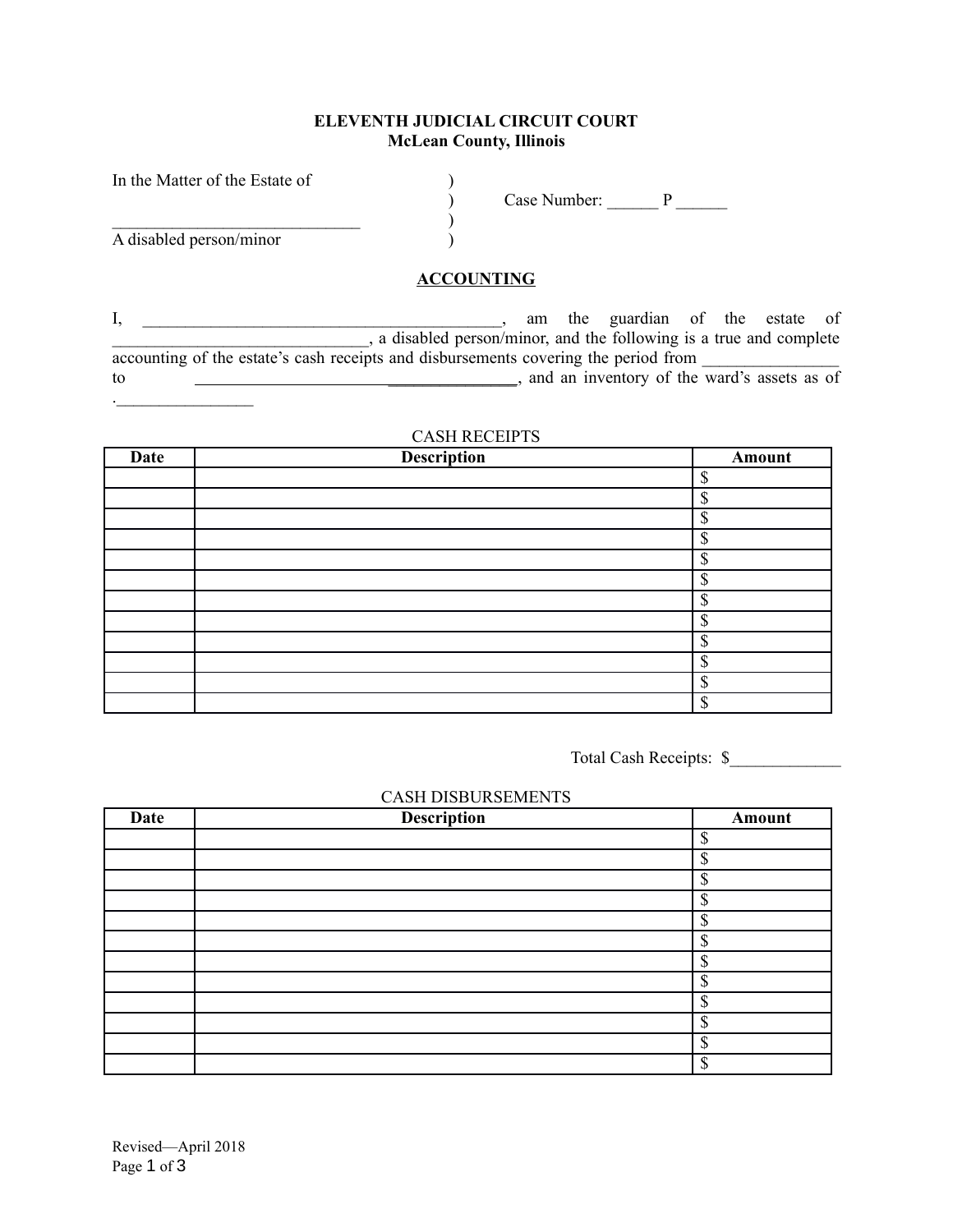Total Cash Disbursements: \$\_\_\_\_\_\_\_\_\_\_\_\_\_ Cash on hand at beginning of accounting period: \$ Total cash receipts (listed above): \$\_\_\_\_\_\_\_\_\_\_\_\_\_ Total cash disbursements (listed above):  $\frac{1}{2}$ Cash on hand at end of accounting period: \$

#### INVENTORY

| <b>Last four</b><br>numbers of<br>account<br>(if applicable) | <b>Description</b><br>(bank or other financial accounts, real estate, personal<br>property) | <b>Value</b> |
|--------------------------------------------------------------|---------------------------------------------------------------------------------------------|--------------|
|                                                              |                                                                                             |              |
|                                                              |                                                                                             | Φ            |
|                                                              |                                                                                             |              |
|                                                              |                                                                                             |              |
|                                                              |                                                                                             | ¢            |
|                                                              |                                                                                             | ጦ            |
|                                                              |                                                                                             |              |
|                                                              |                                                                                             | Φ<br>ה.      |
|                                                              |                                                                                             | ጦ            |

Total Value: \$

#### **CERTIFICATION**

Under penalties of perjury as provided by law pursuant to Section 1-109 of the Code of Civil Procedure, the undersigned certifies that the statements and information set forth in this instrument are true and correct.

\_\_\_\_\_\_\_\_\_\_\_\_\_\_\_\_\_\_\_\_\_\_\_\_\_\_\_ \_\_\_\_\_\_\_\_\_\_\_\_\_\_\_\_\_\_\_\_\_\_\_\_\_\_\_\_\_\_\_\_\_\_\_\_\_\_\_\_\_\_\_\_\_\_\_\_\_ Date Signature of Guardian

 $\mathcal{L}_\text{max}$ 

\_\_\_\_\_\_\_\_\_\_\_\_\_\_\_\_\_\_\_\_\_\_\_\_\_\_\_ \_\_\_\_\_\_\_\_\_\_\_\_\_\_\_\_\_\_\_\_\_\_\_\_\_\_\_\_\_\_\_\_\_\_\_\_\_\_\_\_\_\_\_\_\_\_\_\_\_ Phone Number Print Name of Guardian

 $\mathcal{L}_\mathcal{L} = \{ \mathcal{L}_\mathcal{L} = \{ \mathcal{L}_\mathcal{L} = \{ \mathcal{L}_\mathcal{L} = \{ \mathcal{L}_\mathcal{L} = \{ \mathcal{L}_\mathcal{L} = \{ \mathcal{L}_\mathcal{L} = \{ \mathcal{L}_\mathcal{L} = \{ \mathcal{L}_\mathcal{L} = \{ \mathcal{L}_\mathcal{L} = \{ \mathcal{L}_\mathcal{L} = \{ \mathcal{L}_\mathcal{L} = \{ \mathcal{L}_\mathcal{L} = \{ \mathcal{L}_\mathcal{L} = \{ \mathcal{L}_\mathcal{$ 

Email

Address

 Any person who makes a false statement, material to the issue or point in question, which he or she does not believe to be true, in any document certified by such person in accordance with 735 ILCS 5/1-109 shall be guilty of a Class 3 felony punishable by two (2) to five (5) years' imprisonment and/or a \$25,000 fine.

Revised—April 2018 Page 2 of 3